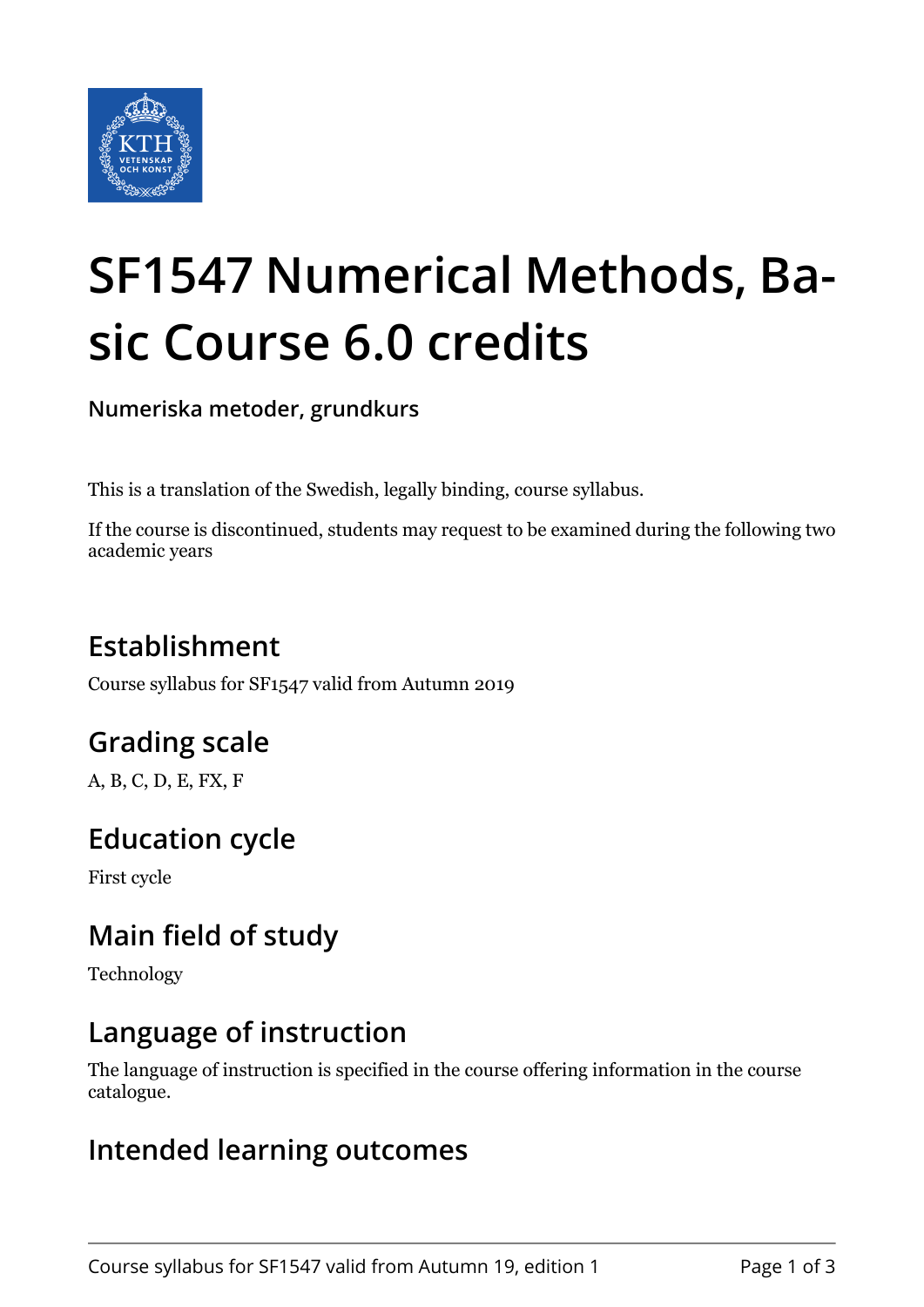A general aim with the course is to give the student the understanding that numerical methods and programming techniques are needed to make reliable and efficient simulations of technical and scientific processes based on mathematical models.

- For a general formulation of a technical or scientific problem: be able to identify and classify the mathematical subproblems that need to be solved, and reformulate them to be suitable for numerical treatment.
- Be able to choose, apply and implement numerical methods to produce a solution to a given problem.
- Be able to use concepts in numerical analysis to describe, characterize and analyze numerical methods and estimate the reliability of numerical results.
- Be able to clearly present problem statements, solution approaches and results.

#### **Course contents**

Basic ideas and concepts: algorithm, local linearisation, iteration, extrapolation, discretisation, convergence, stability, condition.

Estimation of reliability: parameter sensitivity, experimental perturbation calculation, precision.

Numerical methods for: linear systems of equations, nonlinear equations and systems of equations, interpolation, model adaptation with the least squares method, optimisation, integrals and differential equations.

Using mathematical software to solve engineering mathematical problems, make numerical experiments and present solutions.

# **Specific prerequisites**

Active participation in SF1625 Calculus in one variable.

Active participation in DD1337 Programming or DD1316 Programming Techniques and C.

# **Course literature**

Announced no later than 4 weeks before the start of the course on the course web page.

## **Examination**

- LABA Laboratory Work, 1.5 credits, grading scale: P, F
- LABB Laboratory Work, 1.5 credits, grading scale: P, F
- TEN1 Examination, 3.0 credits, grading scale: A, B, C, D, E, FX, F

Based on recommendation from KTH's coordinator for disabilities, the examiner will decide how to adapt an examination for students with documented disability.